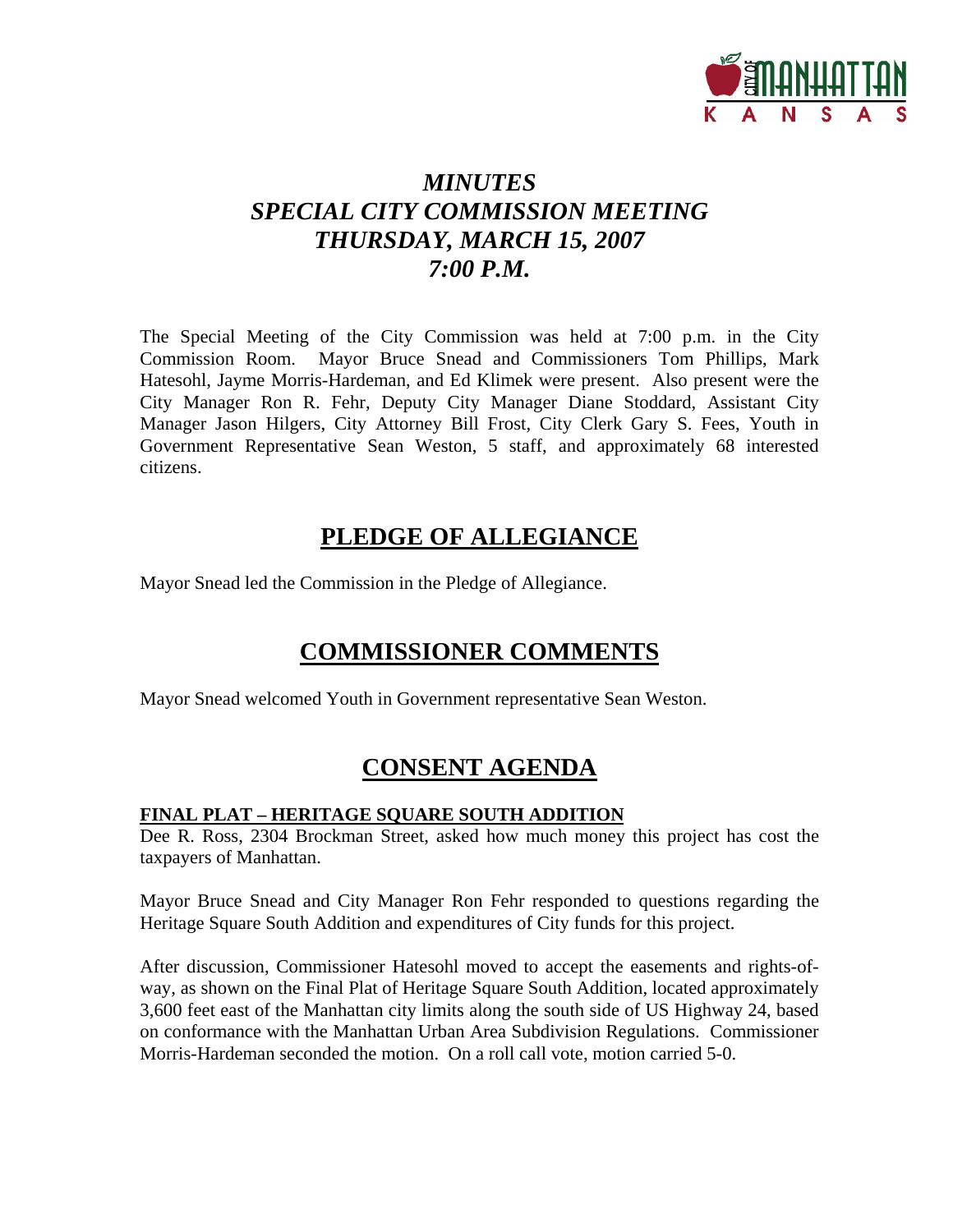# **GENERAL AGENDA**

#### **PUBLIC HEARING – ADOPT – SOUTH END REDEVELOPMENT PROJECT REDEVELOPMENT PLAN**

Jason Hilgers, Assistant City Manager and Redevelopment Coordinator, presented the item and answered questions from the Commission.

Rick Kiolbasa, Dial Realty, informed the Commission that property acquisitions are going well and that Dial will continue to secure additional agreements.

David MacGillivray, City's Financial Advisor, Springstead, Inc., provided additional information on the item and answered questions from the Commission.

Jason Hilgers, Assistant City Manager and Redevelopment Coordinator, provided a breakdown of City related expenses for the project and financial impact.

Mayor Snead opened the public hearing.

Karen McCulloh, 1516 Leavenworth Street, representing the Manhattan/Riley County League of Women Voter's, informed the Commission the importance of the public process and urged the Commission to go back to the drawing board to improve the design of the south project; and make sure the south area is sustainable and represents a forward thinking Manhattan.

Ken Cope, Vice President of Central Division, O'Reilly Auto Parts, made reference to the letter sent to the City Commission and City Staff objecting to the proposed resolution due to the lack of a suitable relocation property offer from Dial Realty and the City of Manhattan.

Bruce Michal, 315 South 4<sup>th</sup> Street, Manhattan Pawn Shop, informed the Commission that his business has been operating since 1979 and stated that Dial Realty's offer falls way short for him to relocate his business. He said there is a big difference between fair price and replacement cost.

Karen Mayse, 3340 Newbury Street, urged the Commission to embrace the principles of sustainability and to include all stakeholders in the discussion of the downtown area.

Susanne Siepl-Coates, Faculty Member, College of Architecture, Planning and Design, Kansas State University,  $315$  North  $15<sup>th</sup>$  Street, informed the Commission that she was excited about the possibilities of what can occur in the South District, but voiced concerns with the proposed development regarding pedestrian movement, lack of amenities, and integrated housing.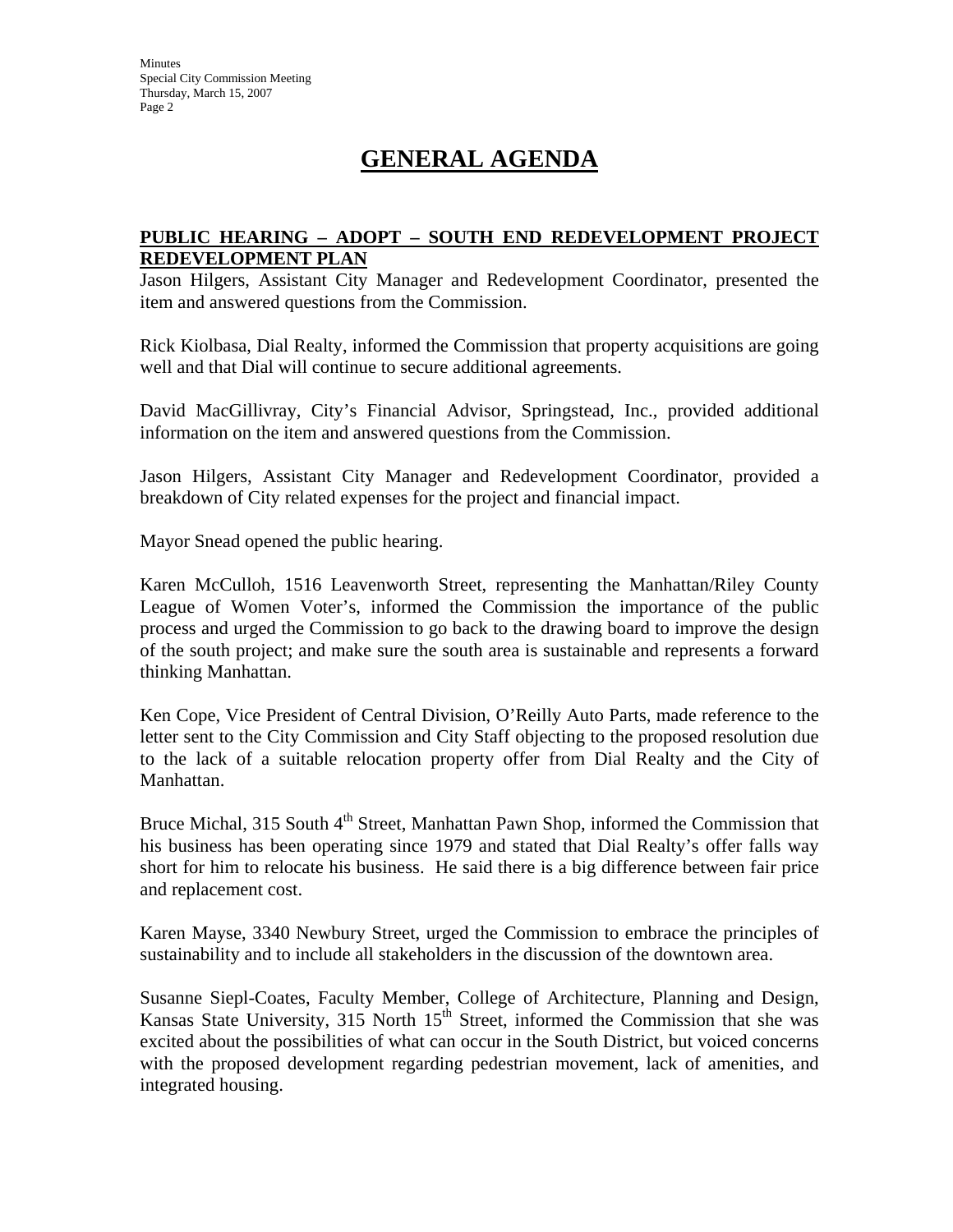# **GENERAL AGENDA** *(CONTINUED)*

### **PUBLIC HEARING – ADOPT – SOUTH END REDEVELOPMENT PROJECT REDEVELOPMENT PLAN** *(CONTINUED)*

Ruth Schrum, 720 Midland Avenue, asked the Commission if the bonds being proposed were junk bonds, and voiced concern that City funds paying for the development will come from citizen sales tax, and was concerned with the historic properties in the area.

Jason Hilgers, Assistant City Manager and Redevelopment Coordinator, and David MacGillivray, Springstead, Inc., responded to questions regarding the bonds, investment ratings and provided additional information on the importance of the moral obligation.

Andy Kane, D.A. Davidson, Denver, Colorado, provided additional information on bonds, high yield securities, and rating structure for these securities.

Lyle Butler, President, Manhattan Area Chamber of Commerce, responded to concerns raised on the connectivity and design of the north, south, and central core areas. He informed the Commission that a nine member steering committee is currently discussing the matter and that much public discussion has occurred on this item.

Mike Conkwright, Manager, Bud's Auto Service, provided the Commission with background information about his family business and asked for adequate compensation to replace what they currently have.

Janice Flanary, Partner, Art Craft Printers, informed the Commission that their business was displaced when the Mall was built and stated that she was not satisfied with the offer from Dial Realty. She asked the Commission to take a hard look at the businesses that will be impacted by this decision.

Gary Coats, 315 North 15<sup>th</sup> Street, Faculty Member, College of Architecture, Planning and Design, Kansas State University, reiterated the importance of the design of this project and voiced concern with the lack of citizen input in the design process.

Stella Swenson, Manhattan Data Systems, 300 Yuma Street, informed the Commission that this is the second time they have been relocated and that the value of a comparable property is almost double of their current appraised property value; and, stated they needed what they currently have in order to continue their business.

Dee R. Ross, 2304 Brockman Street, asked if additional tax dollars would be used for what the developer should be paying for and asked when the mill levy would be coming down.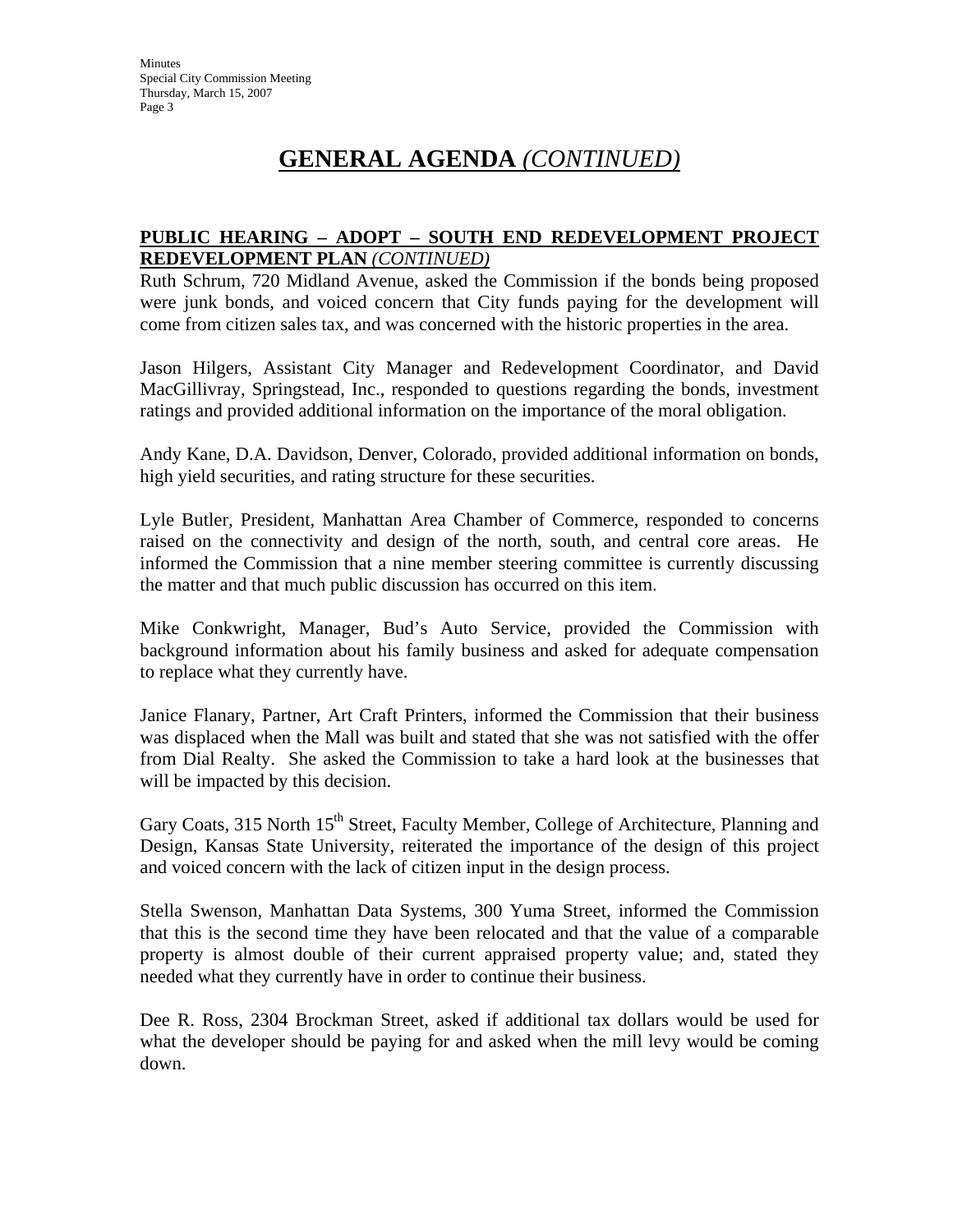# **GENERAL AGENDA** *(CONTINUED)*

#### **PUBLIC HEARING – ADOPT – SOUTH END REDEVELOPMENT PROJECT REDEVELOPMENT PLAN** *(CONTINUED)*

Ron Fehr, City Manager, answered questions regarding the infrastructure and proposed method of payment.

Hearing no other comments, Mayor Snead closed the public hearing.

#### **ORDINANCE NO. 6612 – ADOPT – SOUTH END REDEVELOPMENT PROJECT REDEVELOPMENT PLAN**

Sean Weston, Youth in Government representative, voiced support for a variety of retailers and local businesses, and stated that national retailers are not very unique.

Ron Fehr, City Manager, provided clarification on the redevelopment area, sales taxes to be used to pay off the bonds, and answered questions regarding historical properties.

After discussion, Commissioner Morris-Hardeman moved to approve Ordinance No. 6612 adopting the South Project Redevelopment Plan. Commissioner Hatesohl seconded the motion.

Rick Kiolbasa, Dial Realty, provided additional information about the project and answered questions from the Commission.

After discussion, on roll call vote, motion carried 5-0.

At 9:17 p.m., the Commission took a brief recess

#### **SOUTH END REDEVELOPMENT PROJECT - FINAL DEVELOPMENT AGREEMENT**

Jason Hilgers, Assistant City Manager and Redevelopment Coordinator, presented the item and answered questions from the Commission.

Bill Frost, City Attorney, provided clarification on the loan to construct and equip the Conference Center.

Bob Welstead, Dial Realty, informed the Commission that much work has been done by the City's legal staff and Dial Realty, that the Agreement is fair and equitable, and that Dial Realty is ready to do its part to make this a reality. He then answered questions from the Commission regarding leases and project costs.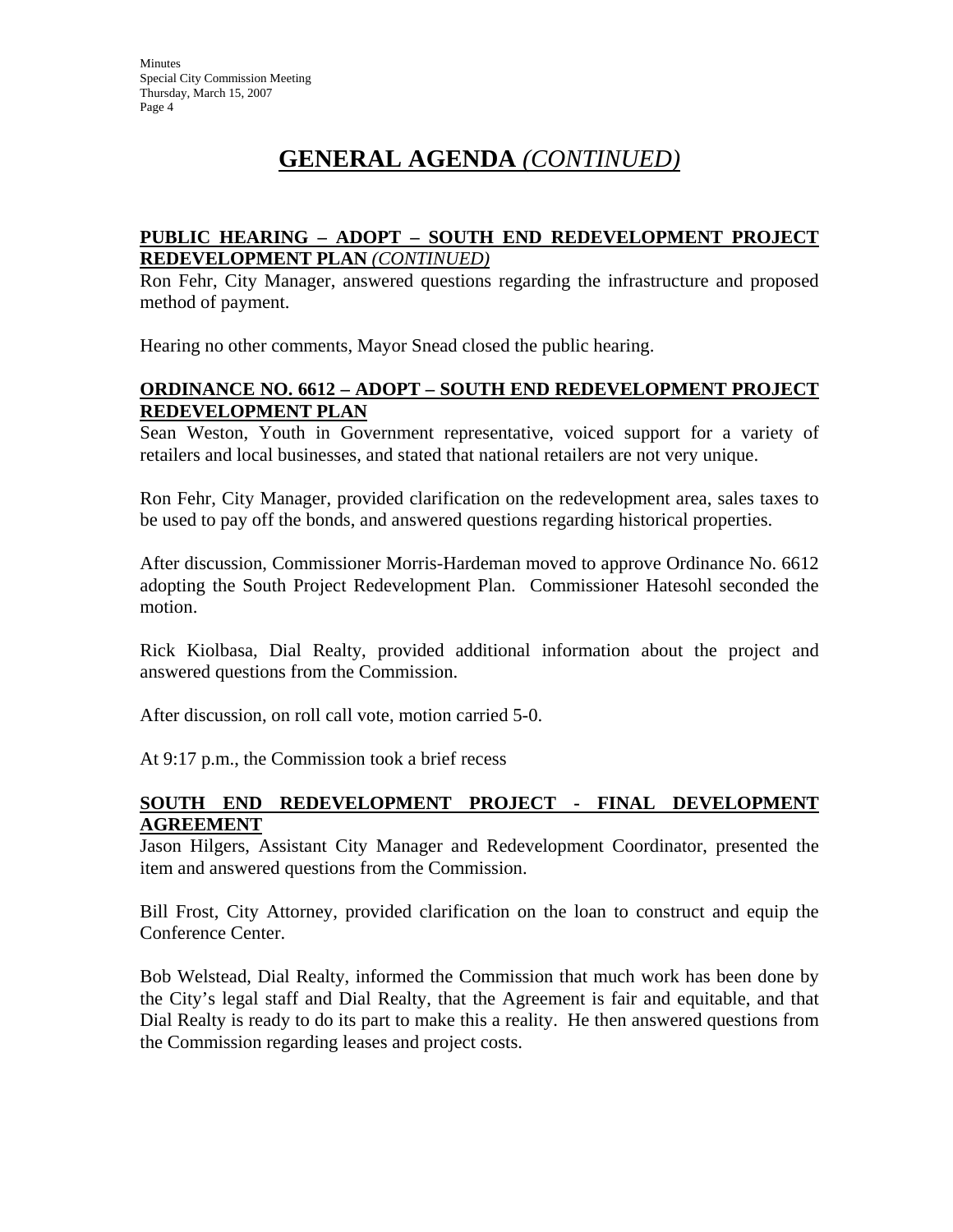## **GENERAL AGENDA** *(CONTINUED)*

#### **SOUTH END REDEVELOPMENT PROJECT - FINAL DEVELOPMENT AGREEMENT** *(CONTINUED)*

Helen Roser, P.O. Box 1814, Manhattan, asked about the capacity of the conference center.

Ron Fehr, City Manager, provided additional information on the conference center capacity and feasibility.

Bob Strawn, 1551 Williamsburg Court, informed the Commission that the citizens of Manhattan need to understand the scope of the conference center and asked why the City was buying back the bonds.

Ron Fehr, City Manager; Jason Hilgers, Assistant City Manager and Redevelopment Coordinator; and Bill Frost, City Attorney, provided additional information on the conference center and bond structure of the north and south projects.

After discussion, Commissioner Morris-Hardeman moved to approve the Final Development Agreement for the South Project Area with Dial Realty and authorize the Mayor and City Clerk to execute the agreement. Commissioner Hatesohl seconded the motion. On a roll call vote, motion carried 5-0.

#### **RESOLUTION NO. 031507-A - SOUTH END REDEVELOPMENT PROJECT – CONDEMNATION OF PROPERTIES**

Jason Hilgers, Assistant City Manager and Redevelopment Coordinator, presented the item.

Bill Frost, City Attorney, provided additional information on the condemnation and negotiation process.

Rick Kiolbasa, Dial Realty, provided an update to the Commission on contracts secured from property owners.

Roger Schultz, 4741 Tuttle Creek Boulevard, owner of Car Clinic property at 214 Colorado Street, stated that he was empathetic with property owners because of the high replacement costs and informed the Commission that he couldn't exchange his current property for another because of property tax implications.